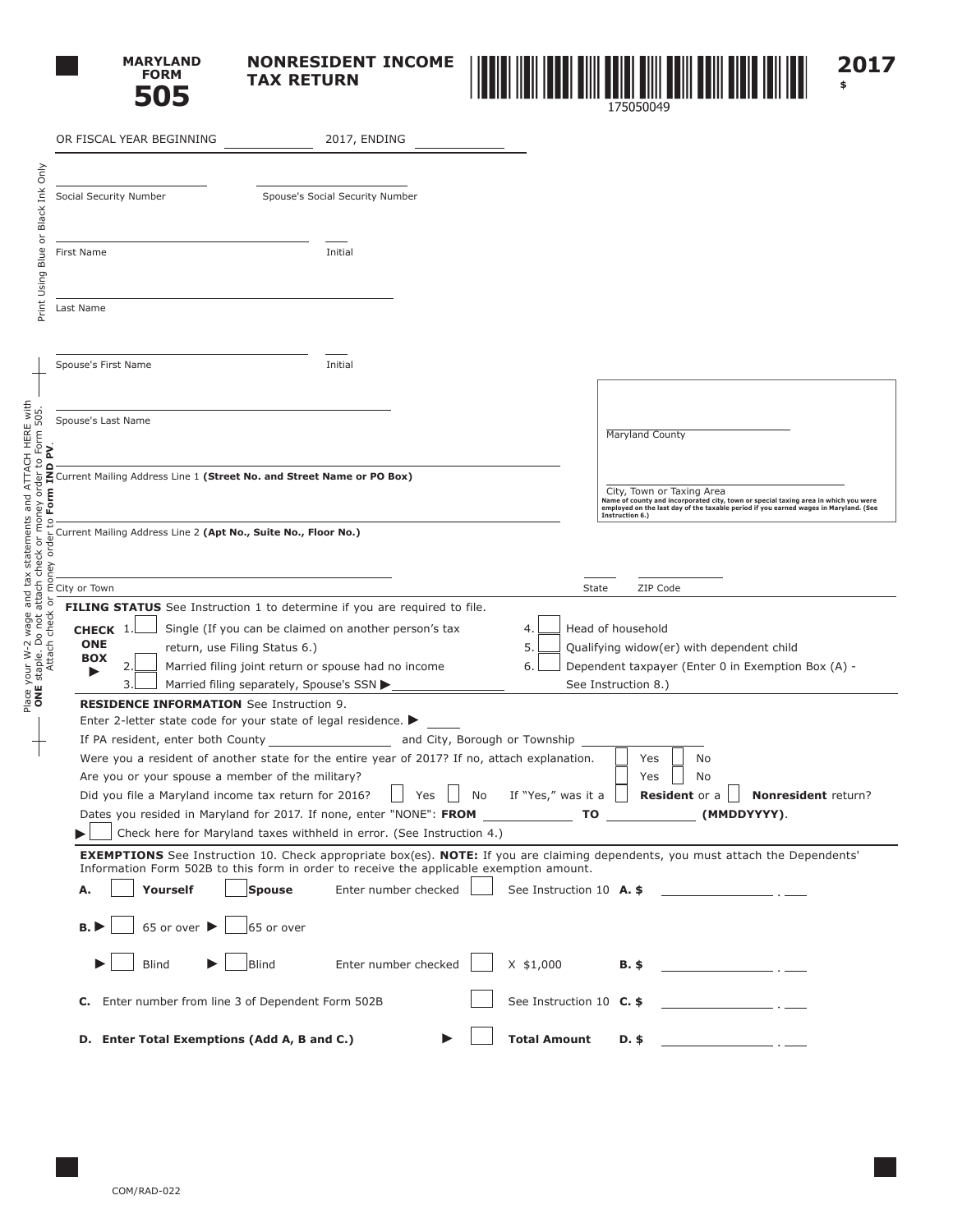

## **NONRESIDENT INCOME TAX RETURN**



Page 2

| $\frac{1}{2}$ SSN $\frac{1}{2}$<br>Name __                                                                                                                                                                                                         |                    |                     |                      |
|----------------------------------------------------------------------------------------------------------------------------------------------------------------------------------------------------------------------------------------------------|--------------------|---------------------|----------------------|
| <b>INCOME AND ADJUSTMENTS INFORMATION</b>                                                                                                                                                                                                          | (1) FEDERAL INCOME | (2) MARYLAND INCOME | (3) NON-MARYLAND     |
| (See Instruction 11.)                                                                                                                                                                                                                              | (Loss)             | (LOSS)              | <b>INCOME (LOSS)</b> |
|                                                                                                                                                                                                                                                    |                    |                     |                      |
|                                                                                                                                                                                                                                                    |                    |                     |                      |
|                                                                                                                                                                                                                                                    |                    |                     |                      |
| 4. Taxable refunds, credits or offsets of state and                                                                                                                                                                                                |                    |                     |                      |
|                                                                                                                                                                                                                                                    |                    |                     |                      |
|                                                                                                                                                                                                                                                    |                    |                     |                      |
|                                                                                                                                                                                                                                                    |                    |                     |                      |
|                                                                                                                                                                                                                                                    |                    |                     |                      |
|                                                                                                                                                                                                                                                    |                    |                     |                      |
| <b>9.</b> Taxable amount of pensions, IRA distributions,                                                                                                                                                                                           |                    |                     |                      |
|                                                                                                                                                                                                                                                    |                    |                     |                      |
| 10. Rents, royalties, partnerships, estates, trusts, etc.                                                                                                                                                                                          |                    |                     |                      |
|                                                                                                                                                                                                                                                    |                    |                     |                      |
|                                                                                                                                                                                                                                                    |                    |                     |                      |
| <b>12.</b> Unemployment compensation (insurance) $\dots \dots \dots \dots$ <b>12.</b> $\_\_$                                                                                                                                                       |                    |                     |                      |
| 13. Taxable amount of Social Security and                                                                                                                                                                                                          |                    |                     |                      |
| Tier 1 Railroad Retirement benefits 13.<br>14. Other income (including lottery or other gambling                                                                                                                                                   |                    |                     | $-$ . $-$            |
|                                                                                                                                                                                                                                                    |                    |                     |                      |
|                                                                                                                                                                                                                                                    |                    |                     |                      |
| 16. Total adjustments to income from federal return                                                                                                                                                                                                |                    |                     |                      |
|                                                                                                                                                                                                                                                    |                    |                     |                      |
|                                                                                                                                                                                                                                                    |                    |                     |                      |
| <b>ADDITIONS TO INCOME</b> (See Instruction 12.)                                                                                                                                                                                                   |                    |                     |                      |
|                                                                                                                                                                                                                                                    |                    |                     |                      |
|                                                                                                                                                                                                                                                    |                    |                     |                      |
|                                                                                                                                                                                                                                                    |                    |                     |                      |
|                                                                                                                                                                                                                                                    |                    |                     |                      |
| <b>SUBTRACTIONS FROM INCOME</b> (See Instruction 13.)                                                                                                                                                                                              |                    |                     |                      |
|                                                                                                                                                                                                                                                    |                    |                     |                      |
|                                                                                                                                                                                                                                                    |                    |                     |                      |
|                                                                                                                                                                                                                                                    |                    |                     |                      |
| 25. Maryland adjusted gross income before subtraction of non-Maryland income. (Subtract line 24 from line 21.) 25.                                                                                                                                 |                    |                     |                      |
| DEDUCTION METHOD See Instruction 15. (All taxpayers must select one method and check the appropriate box.)                                                                                                                                         |                    |                     |                      |
| 26. a. STANDARD DEDUCTION METHOD (Enter amount on line 26a.)                                                                                                                                                                                       |                    |                     |                      |
| <b>ITEMIZED DEDUCTION METHOD</b> (Complete lines 26b, c and d.)                                                                                                                                                                                    |                    |                     |                      |
| <b>b.</b> Total federal itemized deductions (from line 29, federal Schedule A). $\ldots \ldots$ > 26b.<br>c. State and local income taxes (See Instruction 16.). $\ldots$ $\ldots$ $\ldots$ $\ldots$ $\blacktriangleright$ 26c. _________________. |                    |                     |                      |
| <b>d.</b> Net itemized deductions (Subtract line 26c from line 26b.) $\ldots \ldots \ldots \ldots$ 26d.                                                                                                                                            |                    |                     |                      |
|                                                                                                                                                                                                                                                    |                    |                     |                      |
|                                                                                                                                                                                                                                                    |                    |                     |                      |
|                                                                                                                                                                                                                                                    |                    |                     |                      |
|                                                                                                                                                                                                                                                    |                    |                     |                      |
|                                                                                                                                                                                                                                                    |                    |                     |                      |
|                                                                                                                                                                                                                                                    |                    |                     |                      |
| <b>MARYLAND TAX COMPUTATION - COMPLETE FORM 505NR BEFORE CONTINUING.</b>                                                                                                                                                                           |                    |                     |                      |
|                                                                                                                                                                                                                                                    |                    |                     |                      |
|                                                                                                                                                                                                                                                    |                    |                     |                      |
|                                                                                                                                                                                                                                                    |                    |                     |                      |
|                                                                                                                                                                                                                                                    |                    |                     |                      |